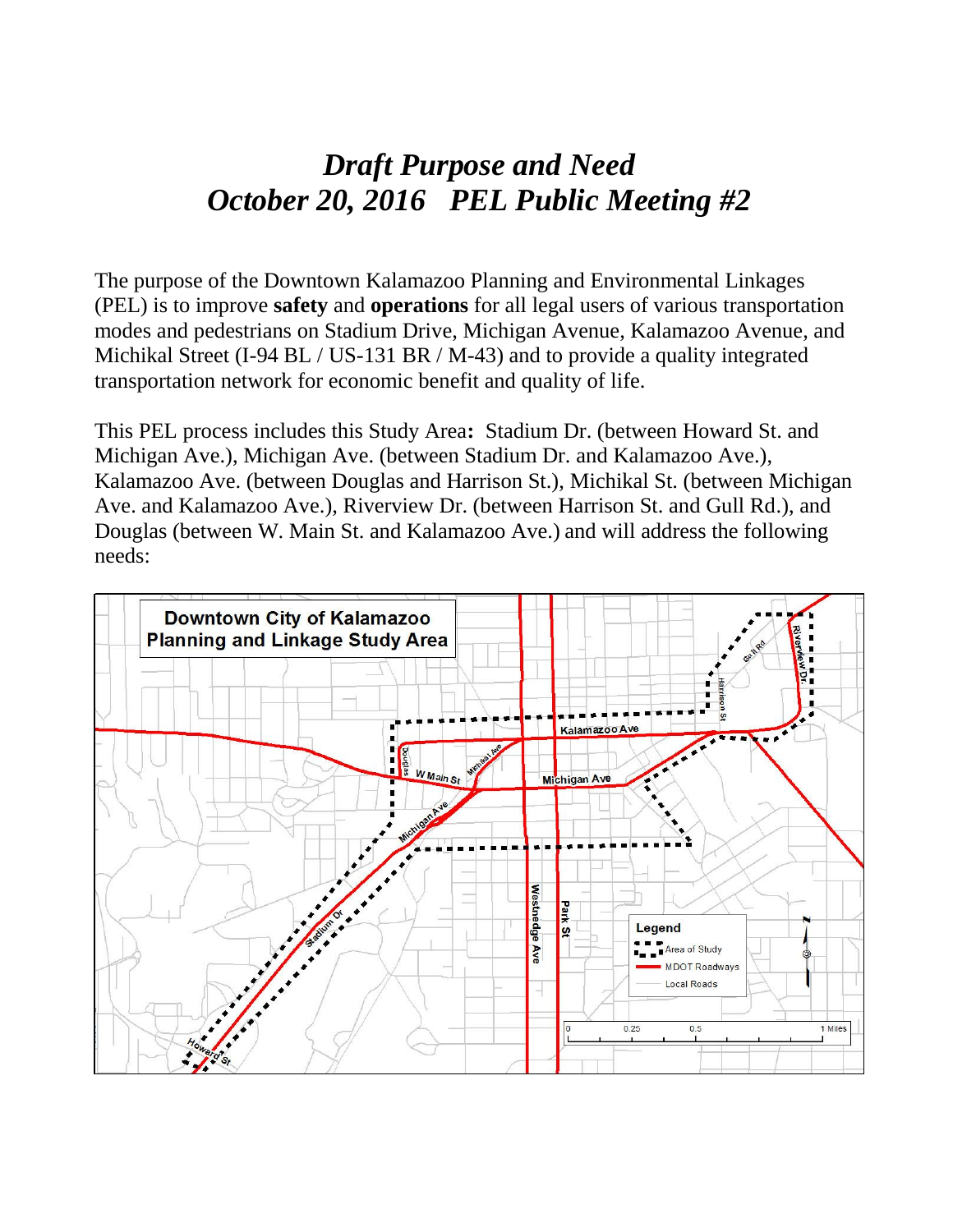#### **Why? What are the problems or deficiencies with the existing situation? What facts support the need?**

 $\Box$  Improve the safety of the corridors within the study area. *There are crashes of all types on these corridors within the study area which need to be analyzed and addressed to achieve a reduction in the crash rate.*

- $\Box$  Improve operations and connectivity for all users, all modes of the study area corridors by implementing context sensitive solutions. *Based on public comments it appears some connections are missing or less than desirable. By using context sensitive solutions the top priorities can be identified and addressed through the PEL process. A variety of tools will be used to examine and compare strategies.*
- $\Box$  Update/optimize operations at intersections to provide balanced operations for all modes. *The public meeting identified intersections that are particularly problematic for various modes. Along with MDOT and city data this information will help prioritize where review, analysis and strategies are needed to be identified through the PEL process.*

#### **Why here? Why is this problem or deficiency occurring here and why? Is it important? Why are we addressing it only here? Where does "here" end and why?**

*The current downtown area traffic patterns have evolved through years of land-use decisions and various transportation changes. Other areas of the city have transportation challenges but here in the city center, this unique combination of concerns requires a coordinated vision for the future as land use changes/decisions are occurring rapidly. This study focuses primarily on the east/west corridors as well as the north/south route intersections within this segment. See study limits above.*

- $\Box$  Create a plan to focus future MDOT and local agency projects within the study area corridors that improve operations and safety for all users (drivers, cyclists, pedestrians, transit users and commercial traffic). Review development proposals and permits for consistency with the adopted PEL recommendations.
- $\Box$  Identify and recognize historic features and natural resources in order to avoid and minimize impacts from proposed PEL strategies.
- $\Box$  Maintain economic viability in the study area.
- $\Box$  Coordinate with publicly adopted community plans within the context of downtown Kalamazoo, neighborhoods and campus areas.

## **Why now? What is the urgency? Why not wait until later? What could happen if not addressed now? What will happen if the situation is allowed to continue?**

 $\Box$  Optimize the existing transportation infrastructure to coordinate with adopted community and neighborhood plans. Review proposed plans and developments with the PEL recommendations for consistency.